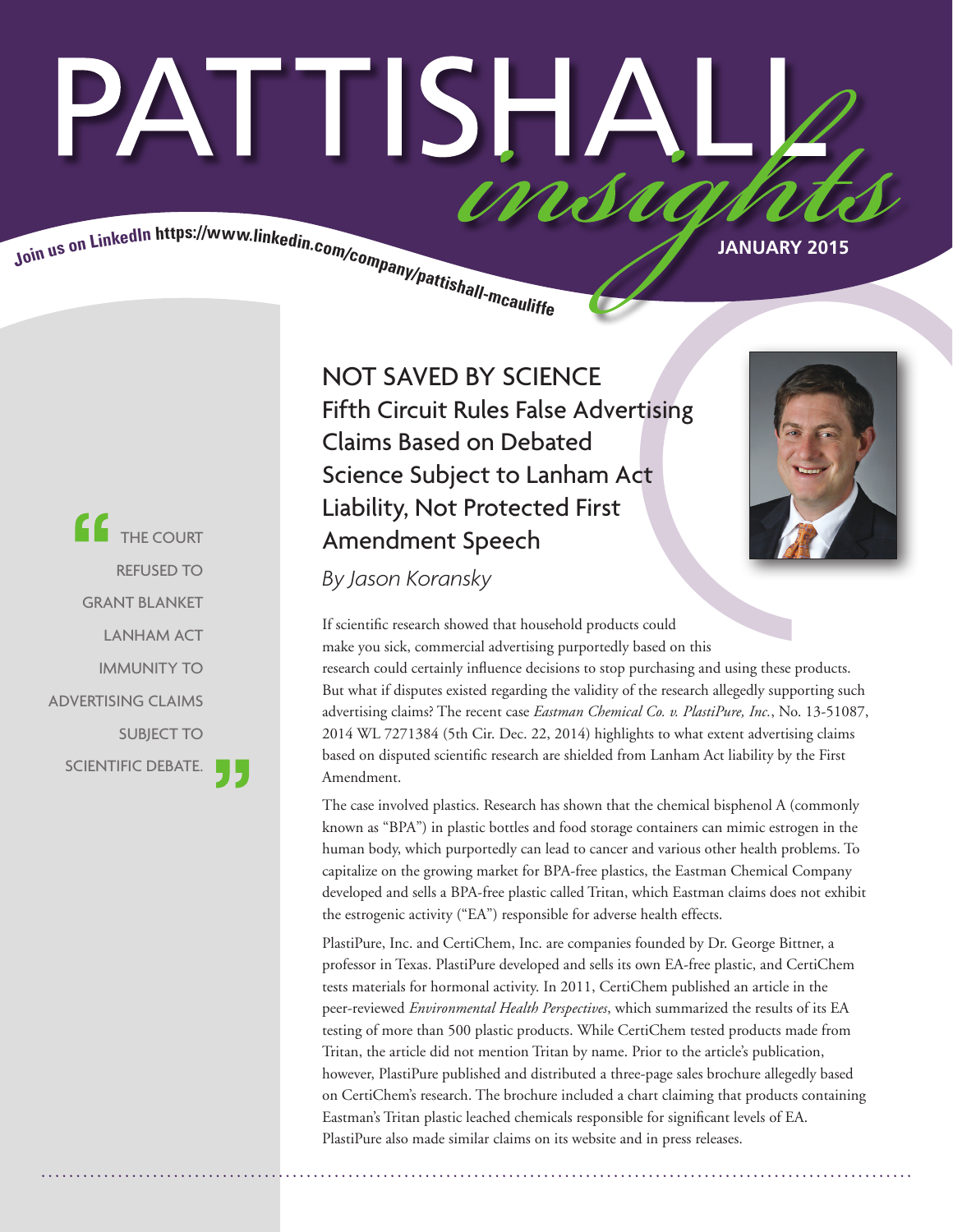THE FIRST AMENDMENT PRESUMABLY PROTECTS JOURNAL ARTICLES, OTHER PEER-REVIEWED SCIEN-TIFIC RESEARCH, AND PROMOTIONAL MATERIALS ACCURATELY SUMMARIZING THIS RESEARCH. ON THE OTHER HAND, COMPANIES MUST BE CAREFUL WHEN CONVERTING RESEARCH INTO ADVERTISING MATERIALS, AS SUCH COMMERCIAL SPEECH DOES NOT NECESSARILY FALL UNDER THE SAME "SCIENTIFIC DEBATE" UMBRELLA.

Eastman disputed PlastiPure's claims in the brochure, website, and press releases, and sued PlastiPure and CertiChem for false advertising under the Lanham Act, as well as business disparagement, tortious interference, unfair competition, and conspiracy. At trial, the parties offered competing expert testimony about the definition of EA, how to test for EA, and whether Tritan exhibits EA. The jury "heard from a dizzying number of experts" and the "case was ultimately nothing more than a battle of the experts." *Eastman Chemical Co. v. PlastiPure, Inc*., 969 F. Supp. 2d 756, 761 (W.D. Tex. 2013). Ultimately, the jury ruled in favor of Eastman, finding PlastiPure and CertiChem liable for false advertising under the Lanham Act.

In post-trial motions, PlastiPure and CertiChem argued that the Lanham Act did not apply to the statements about Tritan because they were subject to scientific debate, and thus protected by the First Amendment. The district court disagreed, and entered an injunction. The court found that the jury weighed the competing expert testimony and came to a reasonable conclusion that Tritan did not exhibit EA. Accordingly, the statements in the marketing materials, although allegedly based on CertiChem's peer-reviewed research, were properly placed before the jury. *Id.* at 760–61.

PlastiPure and CertiChem had argued in their motions that the court should apply the Second Circuit's decision in *ONY, Inc. v. Cornerstone Therapeutics, Inc.*, 720 F.3d 490 (2d Cir. 2013), and hold that because scientists disagreed about some of the EA issues subject to the Lanham Act claims, these statements were *per se* not actionable. The court, however, distinguished this case from *ONY*. In *ONY*, the plaintiff sued based on the publication of research in a scientific journal article, as well as marketing materials accurately touting the article's conclusions and citing the findings. *ONY*, 720 F.3d at 495. The Second Circuit stated that "courts are ill-equipped to undertake to referee" controversies played out in scientific journals, which "are more closely akin to matters of opinion." *Id*. at 497.

In *Eastman*, however, the district court found that the case did not concern the journal article. Rather, Eastman's claims derived from statements in "commercial advertisements or promotions . . . made to consumers, not scientists. It is about statements made without the necessary context presented by a full scientific study, such as a description of the data, the experimental methodology, the potential conflicts of interest, and the differences between raw data and the conclusions drawn by the researcher." *Eastman Chemical*, 969 F. Supp. 2d at 764.

The Fifth Circuit agreed. In affirming the district court, it highlighted that Eastman's claims were based on marketing materials, and not the scientific journal article. Further, these materials were distributed before the article's publication, and while the article never mentioned Eastman's Tritan, the marketing materials highlighted the EA associated with Tritan. *Eastman Chemical*, 2014 WL 7271384, at \*5. The court refused to grant blanket Lanham Act immunity to advertising claims subject to scientific debate:

Advertisements do not become immune from Lanham Act scrutiny simply because their claims are open to scientific or public debate. Otherwise, the Lanham Act would hardly ever be enforceable — "many, if not most, products may be tied to public concerns with the environment, energy, economic policy, or individual health and safety."

*Id.* at \*4 (citing *Cent. Hudson Gas & Elec. Corp. v. Pub. Serv. Comm'n of New York*, 447 U.S. 557, 563 n.5 (1980)).

Accordingly, the Fifth Circuit found that applying the Lanham Act to the commercial advertising at issue would not "stifle academic freedom or intrude on First Amendment values," as the jury had found these statements to be false. *Id*. at \*5.

This case presents some important takeaways. First, it clarifies the delineation between published scientific research and commercial advertising as they relate to Lanham Act liability. The First Amendment presumably protects journal articles, other peerreviewed scientific research, and promotional materials accurately summarizing this research. On the other hand, companies must be careful when converting research into advertising materials, as such commercial speech does not necessarily fall under the same "scientific debate" umbrella and therefore enjoy similar First Amendment immunity.

Next, the case emphasizes the need to scrutinize and substantiate advertising claims. While CertiChem had tested products containing Tritan, its journal article did not mention the plastic by name. As such, snippets of this research converted into marketing materials that named Tritan were problematic, as an insufficient nexus existed between the advertising and the article to create First Amendment immunity. Simply put, the advertising material made claims that PlastiPure and CertiChem could not substantiate. ■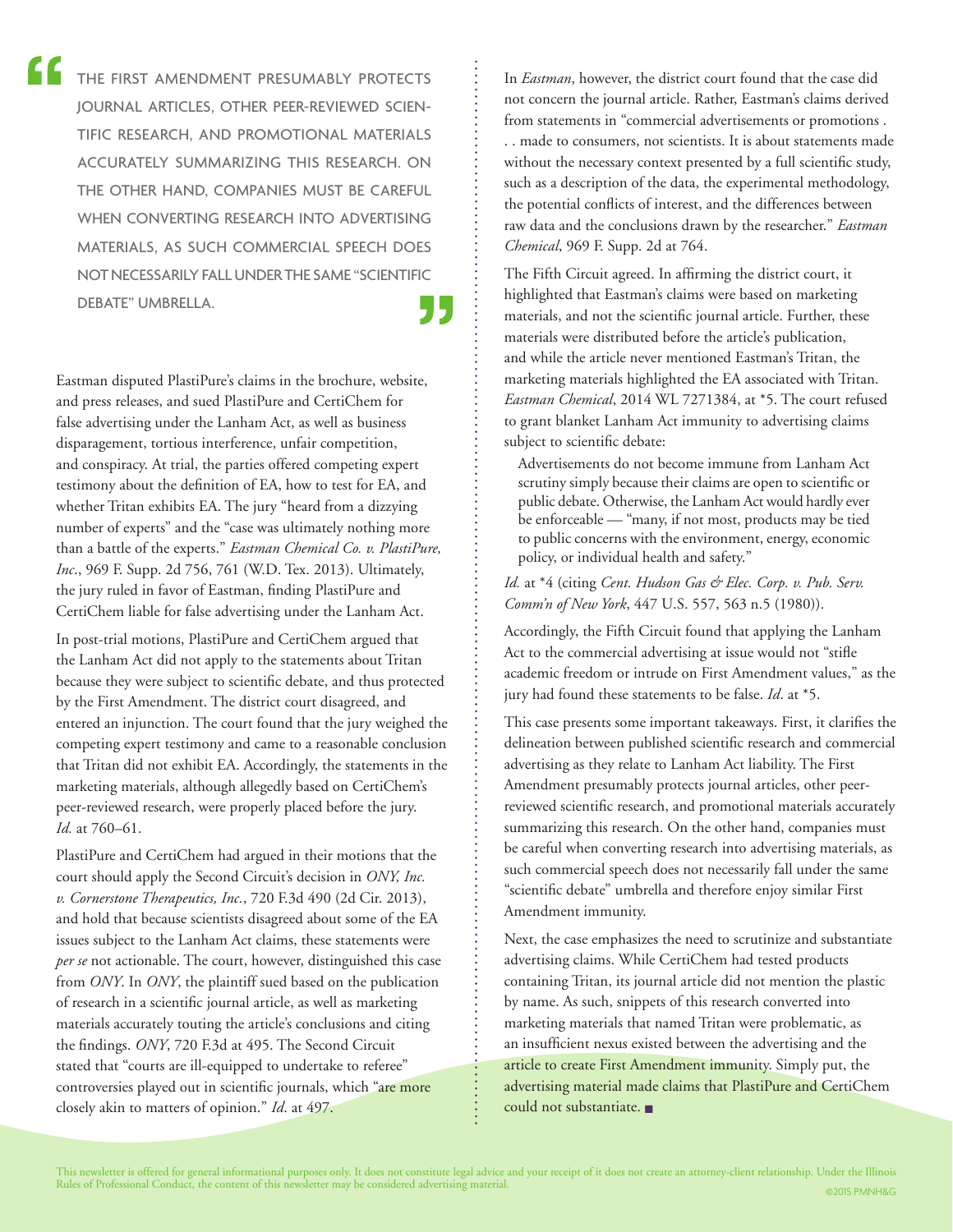

#### NEW ASSOCIATE

#### ■ Jason M. Koransky

Jason has joined the firm as an Associate. Jason received his J.D., *summa cum laude*, from The John Marshall Law School, and served as a law clerk for the Honorable Harry D. Leinenweber in the U.S. District Court for the Northern District of Illinois. Before transitioning into a career as an attorney, Jason worked as a journalist for more than a decade. For 10 years he served as the editor of *DownBeat* magazine, an international music magazine devoted to jazz and blues. At *DownBeat* he gained a deep understanding of the issues affecting musicians, record labels, music publishers, venues, and the other entities in the music industry, as well as the myriad issues confronting journalists and publishers. He carries his experience in the music and publishing industries into his law practice.

#### APPOINTMENTS

#### ■ Paul A. Borovay



Paul has been appointed to the Trademark Working Committee for ASIPI, the Asociacion Interamericana de la Propiedad

Intelectual, the Latin American IP professional association of which our late partner Jeremiah McAuliffe was a founding member. Paul was also appointed to co-Chair the Bailiff Committee for INTA's Saul Lefkowitz Moot Court Competition, in February.

#### ■ Thad Chaloemtiarana



Thad has been appointed to the 2015 Young Lawyer Fellows Selection Committee for the American Bar Association ("ABA") Section of

#### ■ Janet A. Marvel

Janet has been appointed as a Judge for INTA's Saul Lefkowitz Moot Court Competition, in February.

#### ■ Robert W. Sacoff

Bob has been reappointed to the AIPPI Communications Committee, which among other things, publishes the bi-monthly *AIPPI e-News*.

#### ■ Joseph N. Welch II

Joe has been reappointed to the ABA Books Editorial Board.

#### PRESENTATIONS

#### ■ Seth I. Appel

Seth will speak on "Hot Issues in the TTAB" at The John Marshall Law School's 59th Annual Intellectual Property Law Conference in Chicago, on February 27.

## ■ Brett A. August

Brett spoke in November on "False Advertising: So Many Ways to Break Bad" at the Intellectual Property Law Association



of Chicago ("IPLAC") IP Law Symposium, in Chicago.

# ■ Ashly Iacullo Boesche

Ashly spoke in October at the Chicago Bar Association ("CBA") on "Current Issues in Electronic Discovery in Federal Court," as part of the Association's Breakfast Basics Series organized by Jonathan Jennings. Ashly was also a panelist on "Intellectual Property Law Basics for Non-Attorneys, Non-IP Attorneys and New IP Attorneys" at the CBA, in October.

#### ■ Janet A. Marvel

Janet spoke in November on "Trademark Licensing" at the Practicing Law Institute's Seminar on "Understanding the Intellectual Property License 2014."

#### ■ Belinda J. Scrimenti

On February 19, Belinda will speak about the use of counterclaims in trademark cases on a panel titled "The Best Defense is a Good Offense: Tactical Use of Offensive Counterclaims in IP Litigation" sponsored by IPLAC.

## ■ Uli Widmaier

Uli will be a Panelist on a Strafford live webinar titled "Trademark Infringement: Demonstrating Irreparable Harm to Obtain an Injunction," on January 27.

#### PUBLICATIONS

#### ■ Jonathan S. Jennings

An updated version of the book "*Trademarks and Unfair Competition: Critical Issues in the Law*," co-authored by Jonathan Jennings, will be released in January, 2015. Jonathan's speech on "The Interplay between Trade Marks and Identity Rights" was discussed in the December 2014 issue of *Law Lore & Practice*.

#### ■ Janet A. Marvel and Belinda J. Scrimenti

The 2014 cumulative supplement to the second edition of the book "*Trademark Infringement Remedies*" was published in January. Janet Marvel co-authors a chapter of the book on Extraordinary Circumstances and Relief, and Belinda Scrimenti authors a chapter on State Law Remedies for Trademark Infringement and Unfair Competition.

#### **TEACHING**

#### ■ Ashly Iacullo Boesche



Ashly is teaching the course on Trademark Law and Unfair Competition at Chicago-Kent College of Law, and will also coach its two student teams

competing this February in INTA's Saul Lefkowitz Moot Court Competition.

#### ■ Jonathan S. Jennings

Jonathan is teaching the course on Trademarks and Unfair Competition Law at Northwestern University School of Law.

# ■ Uli Widmaier

Uli Widmaier and Chad Doellinger, Associate General Counsel of Wal-Mart Stores, Inc., are co-teaching the class on Advanced Trademarks and Unfair Competition at the University of Chicago Law School. Uli and Chad have been teaching this class at U. of C. Law School since 2003.

Intellectual Property Law.